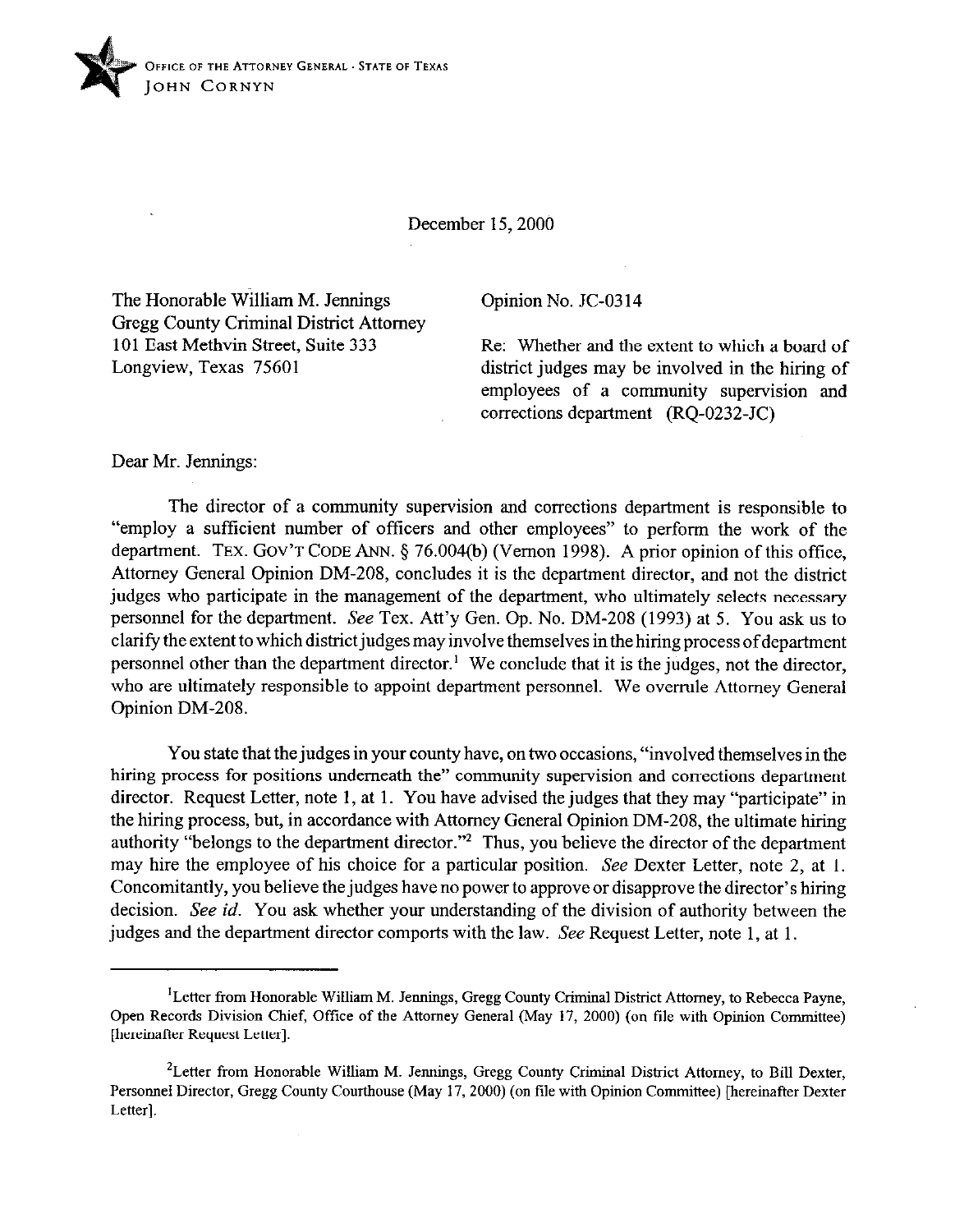A community supervision and corrections department is established in each judicial district by the district judge or judges trying cases in the district. See TEX. GOV'T CODE ANN. § 76.002(a)(1) (Vernon 1998). The judges shall "employ district personnel as necessary to conduct presentence investigations, supervise and rehabilitate defendants placed on community supervision, enforce the conditions of community supervision, and staff community corrections facilities." *Id.*  5 76,002(a)(2). Additionally, "[tlhe district judges trying criminal cases and judges of statutory county courts trying criminal cases that are served by a community supervision and corrections department are entitled to participate in the"department's management. *Id.* 5 76.002(b). The district judges must appoint a department director, see *id.* 5 76.004(a), and the director "shall employ a sufficient number of officers and other employees to perform the [department's] professional and clerical work," *id. 5* 76.004(b).

The statute is not facially clear as to how the appointment and employment duties are to be divided between the judges and the department director. Section 76.002 states that it is the judges who shall employ district personnel to conduct presentence investigations; supervise and rehabilitate defendants placed on community supervision; enforce community supervision conditions; and staff community corrections facilities. See *id.* 5 76.002(a)(2). On the other hand, section 76.004 states that it is the department director, appointed by the district judges, who "shall employ . . . officers and other employees to perform the [department's] professional and clerical work." *Id. \$ 76.004(b).* 

We can conceive of two possible constructions of sections 76.002 and 76.004. The district judges may appoint the director, and the director appoints additional officers and employees. Under this construction, the judges' responsibility to "employ" is simply the responsibility to compensate. In the alternative, the judges' statutory authority to employ and to participate in the management of the district provides them with final authority to appoint or to approve all employees and appointees. The amount of preliminary authority delegated to the director is to be decided by the judges.

This office adopted the first construction in Attorney General Opinion DM-208, which concludes that district judges have no power to approve the department director's employment selections. See Tex. Att'y Gen. Op. No. DM-208 (1993) at 5. Thus, "employ" in section 76.002 of the Government Code, which defines the judicial power vis-à-vis a community supervision and corrections department, refers to the district's responsibility to compensate department officers and employees, while "employ" in section 76.004, which requires the department director to "employ a sufficient number of officers and employees" to staff the department, authorizes the department director to hire the necessary personnel. See *id.* The opinion suggests in a footnote that the district judges have authority to approve the number of employees the director may hire. See *id.* at 5 n.2; see also Tex. Att'y Gen. Op. No. JM-1185 (1990) at 2 ("The judge or judges appoint a department director, who employs other persons to do the work of the department.").

The conclusion of Attorney General Opinion DM-208 devolves upon the director merely an illusory power. According to Attorney General Opinion DM-208, it is the department director, and not the judges, who selects department employees. See TEX. GOV'T CODE ANN. § 76.004(b) (Vernon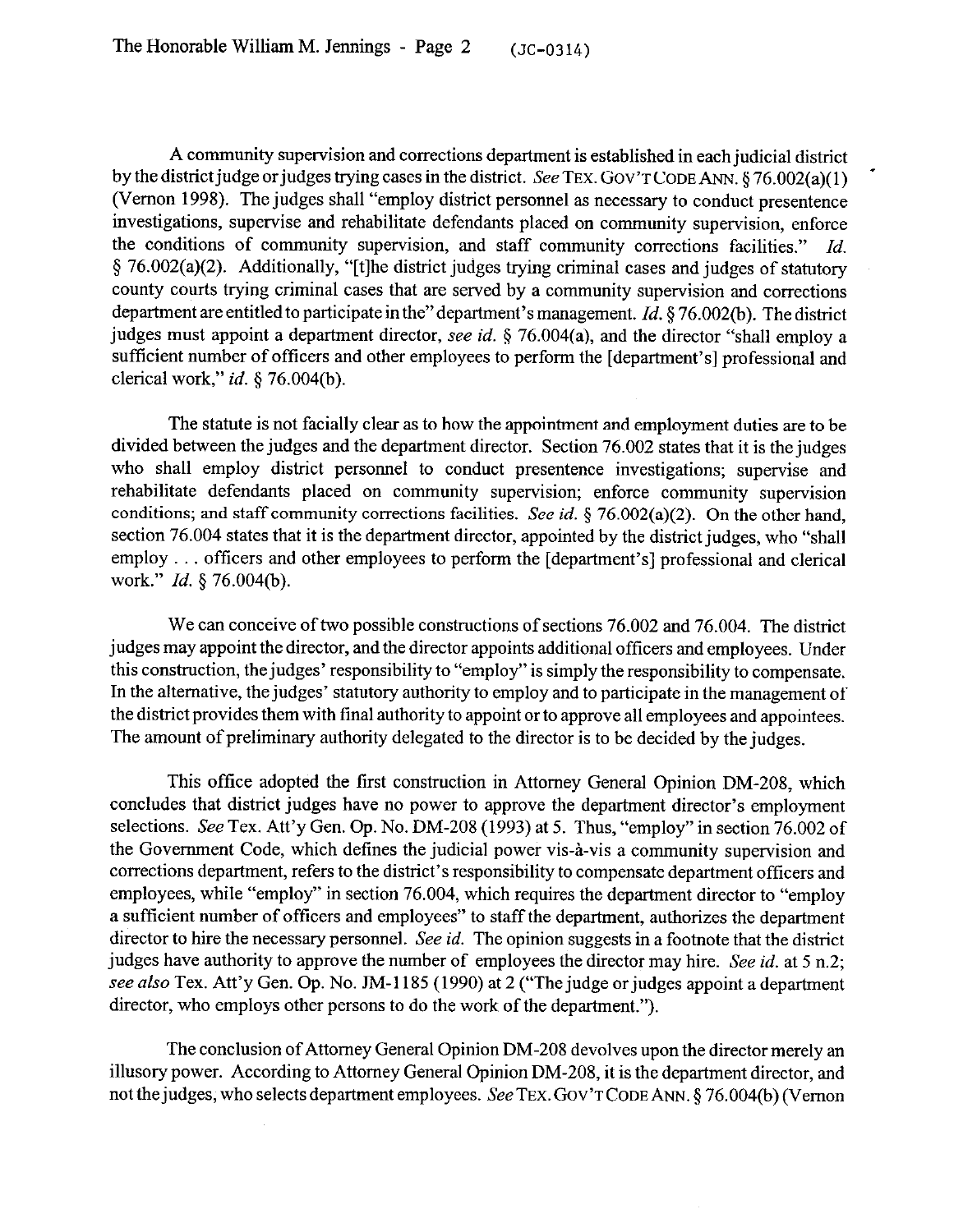1998). But although the judges have no power to approve a director's hiring decisions, the judges have implied power to remove the department director. See *id.* 5 76.004(a) (requiring district judges to appoint department director). The judges also have the right to participate in the department's management, See *id.* 3 76.002(b) (authorizing district judges trying criminal cases and judges of statutory county courts trying criminal cases to "participate in the management of the department"). Under such a system, it is not really the director who selects officers and employees because the director may easily be terminated for making the "wrong" choice. And the judges' authority to manage the department must include the authority to approve or disapprove the director's employment choices.

The alternative interpretation is also problematic. The statute directs the department director to "employ" necessary personnel. Moreover, the alternative is difficult to reconcile with the legislative history of sections 76.002 and 76.004 of the Government Code. The substance of both sections, prior to 1989, was located in article 42.12, section 10 of the Code of Criminal Procedure. See Act of May 29, 1989, 71st Leg., R.S., ch. 785, § 4.17, 1989 Tex. Gen. Laws 3471, 3519. At that time, article 42.12, section 10(a) of the Code of Criminal Procedure required district judges to establish a probation office and to employ district personnel. See *id.* Section 10(b) authorized the judges to appoint a chief adult probation officer who, "with [the judges'] approval, shall appoint a sufficient number of assistants and other employees to carry on the professional, clerical, and other work of the court." *Id.* In 1989 the legislature repealed article 42.12, section 10 and replaced it with a new statute, article 42.131 of the Code of Criminal Procedure. See *id. \$§ 3.02,4.17,* 1989 Tex. Gen. Laws 3471, 3483-86,3519. While the 1989 enactment did not change the judges' power to "appoint a department director" and to "employ district personnel," it altered the director's authority to employ officers and other district employees. See id. § 3.02, art. 42.131, secs. 2(a), 4, 1989 Tex. Gen. Laws 3471, 3483, 3485. In particular, when the 1989 enactment became effective, the law no longer required that the director's appointments receive the judges' approval. See *id.* § 3.02, art. 42.13 1, sec. 4,1989 Tex. Gen. Laws 3471,3485 ("The department director shall employ a sufficient number of officers and other employees to perform the professional and clerical work of the department."). In 1995 the legislature transferred the substance of article 42.13 1 to chapter 76 ofthe Government Code. See Act of Apr. 25,1995,74th Leg., R.S., ch. 76,§ 7.11, 1995 Tex. Gen. Laws 458,580-84; see also *id.* § 7.12, 1995 Tex. Gen. Laws 458,584 (repealing article 42.131, Code of Criminal Procedure). While the legislative history does not reveal legislators' reasons for deleting the requirement that the director's employment of other personnel receive the judges' approval, the change must have some purpose. See TEX. GOV'T CODE ANN. § 311.021(2) (Vernon Supp. 1998) (interpreter of statute must presume effectiveness of legislative acts).

Although neither interpretation is perfect, we believe the interpretation adopted in Attorney General Opinion DM-208 is unworkable because of the illusory authority it provides the director. That opinion, for example, considers specifically whether the director of a community supervision and corrections department may hire the nephew of one of the district judges who is "entitled to participate" in the department's management. Tex. Att'y Gen. Op. No. DM-208 (1993) at 1, 3; see also TEX. GOV'T CODE ANN. § 76.002(b) (Vernon 1998). Based on the conclusion that the judges lack authority to approve the director's hiring choices, the opinion determines that the proposed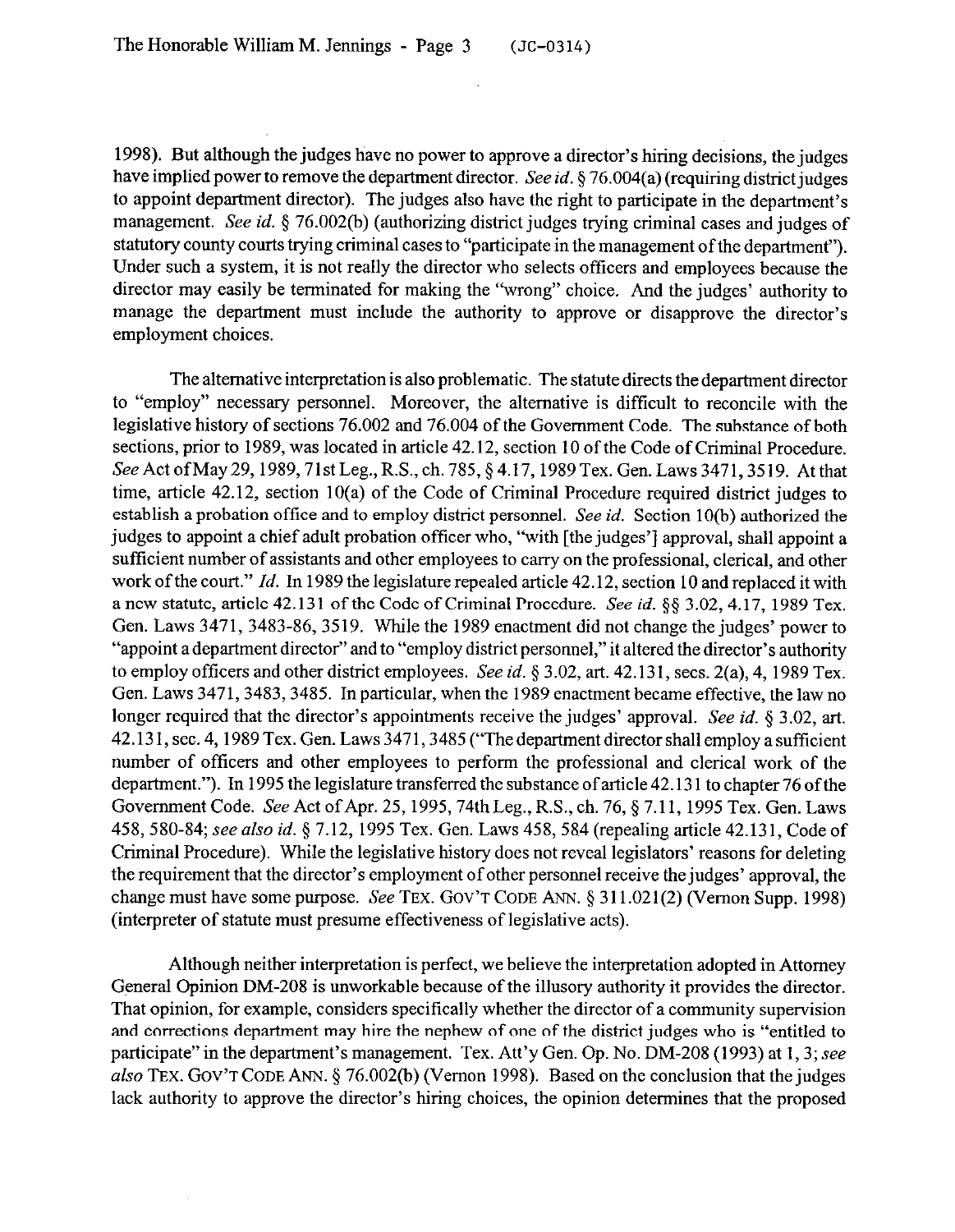hiring is not nepotistic and does not violate chapter 573 of the Government Code. See Tex. Att'y Gen. Op. No. DM-208 (1993) at 5; see also **TEX.** GOV'T **CODE** ANN. ch. 573 (Vernon 1994 & Supp. 2000) (nepotism prohibitions). In reality, though, if the judges are unhappy with the director's decision not to hire (or to hire) the nephew, they could tire the director, and thereby contravene the spirit, if not the letter, of the anti-nepotism statute. We therefore overrule Attorney General Opinion DM-208.

We conclude instead that the judges have authority to finally approve the director's choices. In our opinion, the legislature in 1989 may have deleted the phrase "with [the judges'] approval" simply because legislators viewed the explicit approval requirement redundant of the judges' authority to employ and to participate in the department's management. See **TEX. GOV'T CODE ANN. \$5 76,002(a)(2),(b); 76.004(b) (V emon** 1998). Accordingly, contrary to Attorney General Opinion DM-208, a community supervision and corrections department may not hire the close relative ofone of the judges. Whether the judges limit their role to the approval authority or take a more extensive role is a matter for the judges to decide.